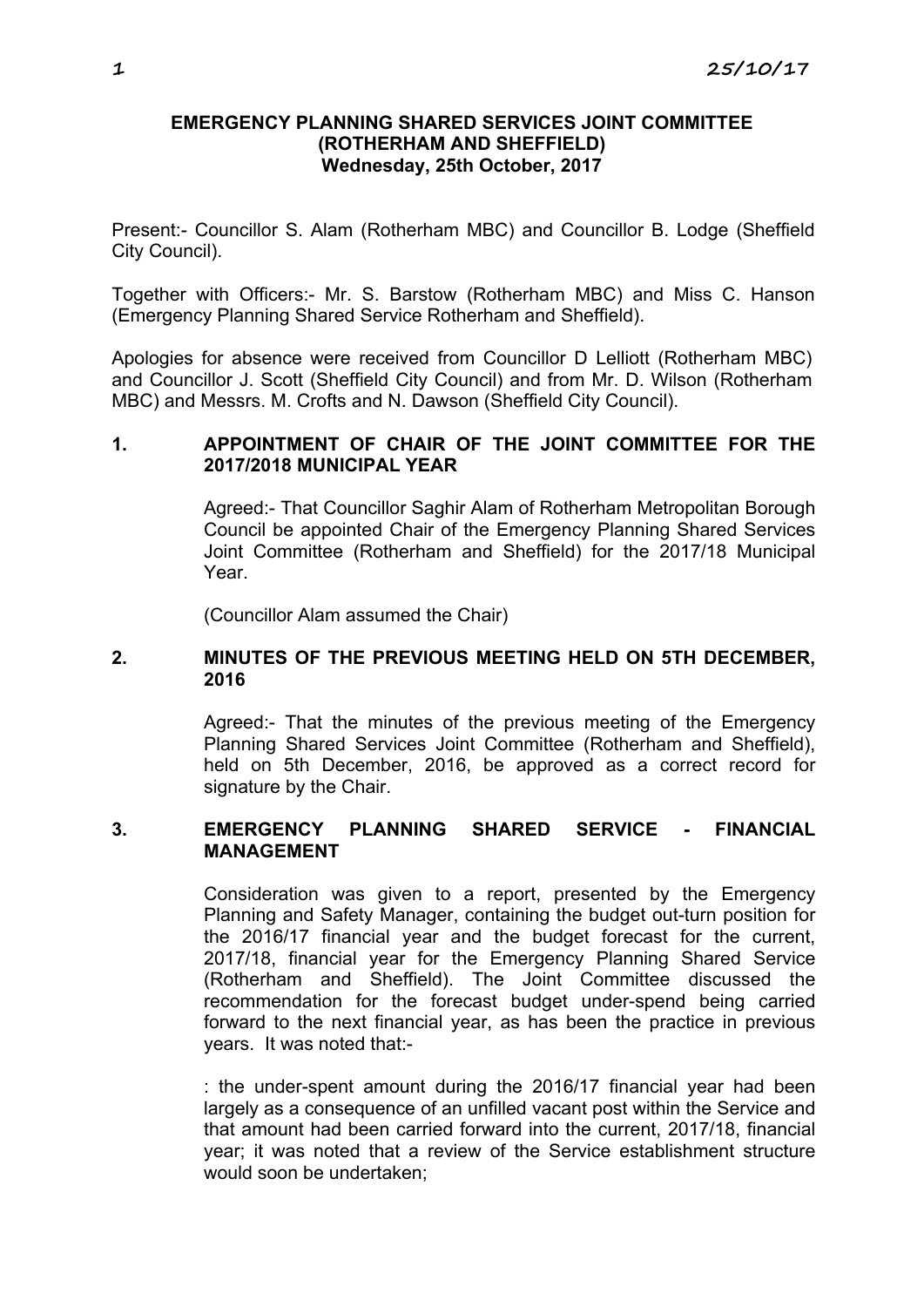: the submitted report highlighted areas of work for which the unspent balance and accumulated budget surplus could be utilised.

Agreed:- (1) That the financial report, as now submitted, be received and its contents noted.

(2) That the proposal to carry forward any under-spent amount from 2017/18 into the 2018/2019 financial year, as detailed in the report now submitted, be approved.

## **4. EMERGENCY PLANNING SHARED SERVICE - GOVERNANCE**

Consideration was given to a report, presented by the Emergency Planning and Safety Manager, containing an overview and update of the governance of the Emergency Planning Shared Service arrangement between Rotherham MBC and Sheffield City Council. The report contained specific details of the business plan and team action plan and of the key performance indicators of the Shared Service. A copy of the Business Plan 2017 – 2019 was appended to the submitted report.

Members discussed the arrangements for training for staff and for Elected Members and noted the success of the corporate training exercise which had been undertaken with Sheffield City Council during March, 2017.

Agreed:- (1) That the report be received and its contents noted.

(2) That the report to the next meeting of this Joint Committee shall include further details of the training provided for Elected Members about emergency planning.

#### **5. EMERGENCY PLANNING SHARED SERVICE - GENERAL UPDATE**

The Emergency Planning and Safety Manager provided a general update on the key issues and work streams affecting the Emergency Planning Shared Service. Specific reference was made to:-

: Cabinet Office – publication of guidance on risk assessments;

: Local Resilience Forum – review of community resilience being undertaken with partner organisations of this Forum;

: assessment of the arrangements for an emergency planning response in the event of an inundation (tidal surge) of the East Coast of the United Kingdom; provision of temporary accommodation in South Yorkshire for displaced people from the East Coast areas;

: the Emergency Plan (Major Incident Plan) for the Rotherham Borough is being reviewed and refreshed (Overview and Scrutiny Management Board 11 October 2017, Minute No. 19);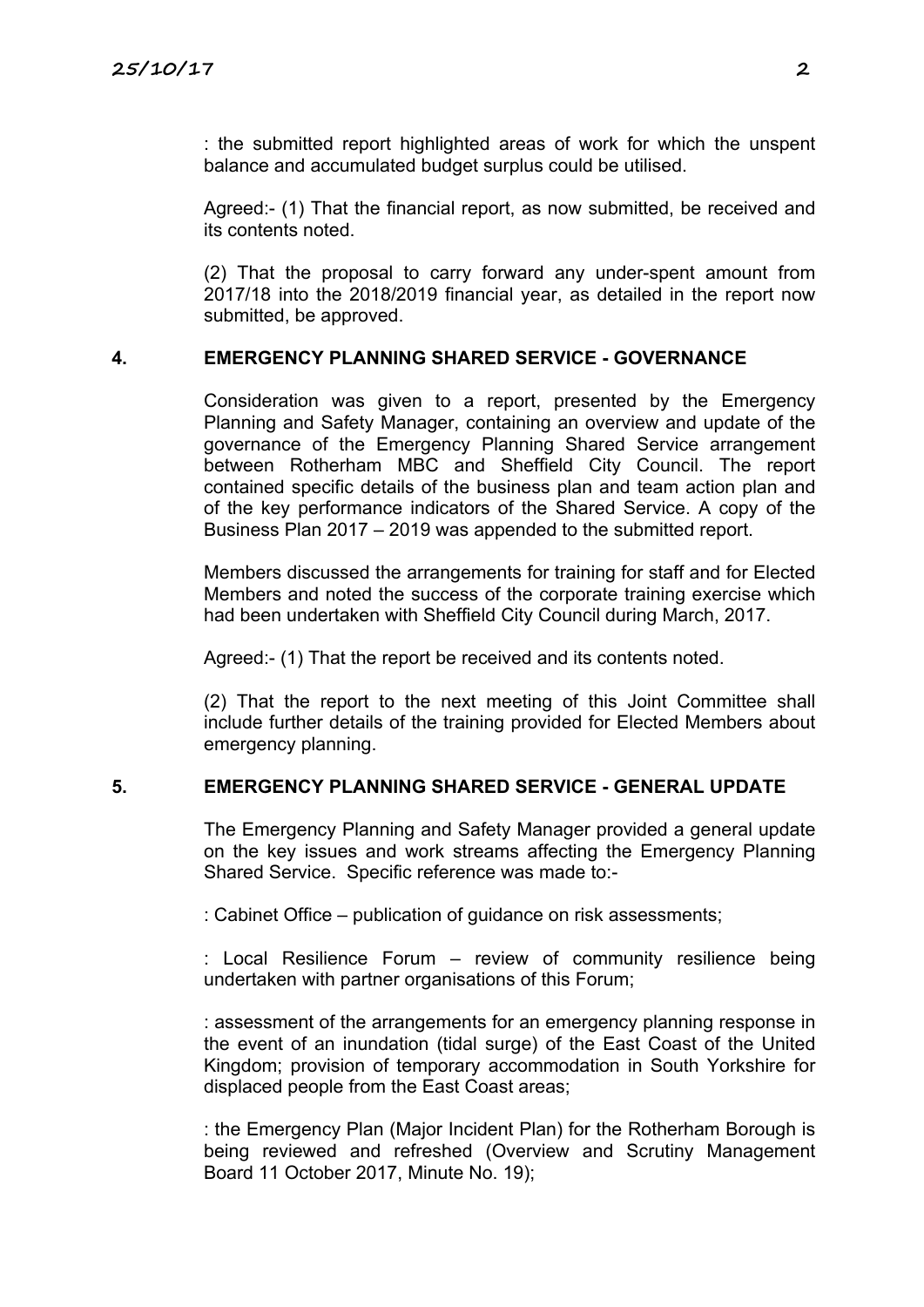: the Emergency Plan (Major Incident Plan) for Sheffield has been reviewed and refreshed during 2017, with formal dissemination of the Plan due to take place early in 2018;

: the generic plan for the Shared Service has to be reviewed at intervals of two years;

: cross-border issues (eg: incidents affecting motorways; Meadowhall shopping centre), as well as involvement in responding to major incidents such as the bomb explosion at the Manchester Arena on 22 May 2017;

: emergency response arrangements in respect of an influenza pandemic (working in co-operation with the Health services);

: specific training exercises (eg: exercise 'Jasmine' in respect of counterterrorism at the Meadowhall shopping centre, including means of evacuating the centre);

: training exercise to be undertaken in respect of large-scale fires;

: emergency planning training sessions taking place for Rotherham Borough Council's Elected Members on 28 November and 5 December 2017; further training will be arranged in the future;

: use of premises as a temporary mortuary, including the use of demountable structures (located in Barnsley, Doncaster, Rotherham and Sheffield);

: development of the national fuel plan.

Agreed:- That the information be noted.

#### **6. EMERGENCY PLANNING SHARED SERVICE - TRAINING AND EXERCISING**

Consideration was given to a report, presented by the Emergency Planning and Safety Manager, containing an update of the training and exercising sessions, delivered since November 2016, for staff identified as part of the two Councils' Emergency Response arrangements. An overview of the future training and exercising proposals was also included in the report.

The report stated that, in keeping with best practice and guidance, each person involved in a local authority's emergency response arrangements should undertake training and exercise opportunities at least once per year.

The Joint Committee noted that a training needs analysis would be carried out during 2018, with a view to identifying and focusing on